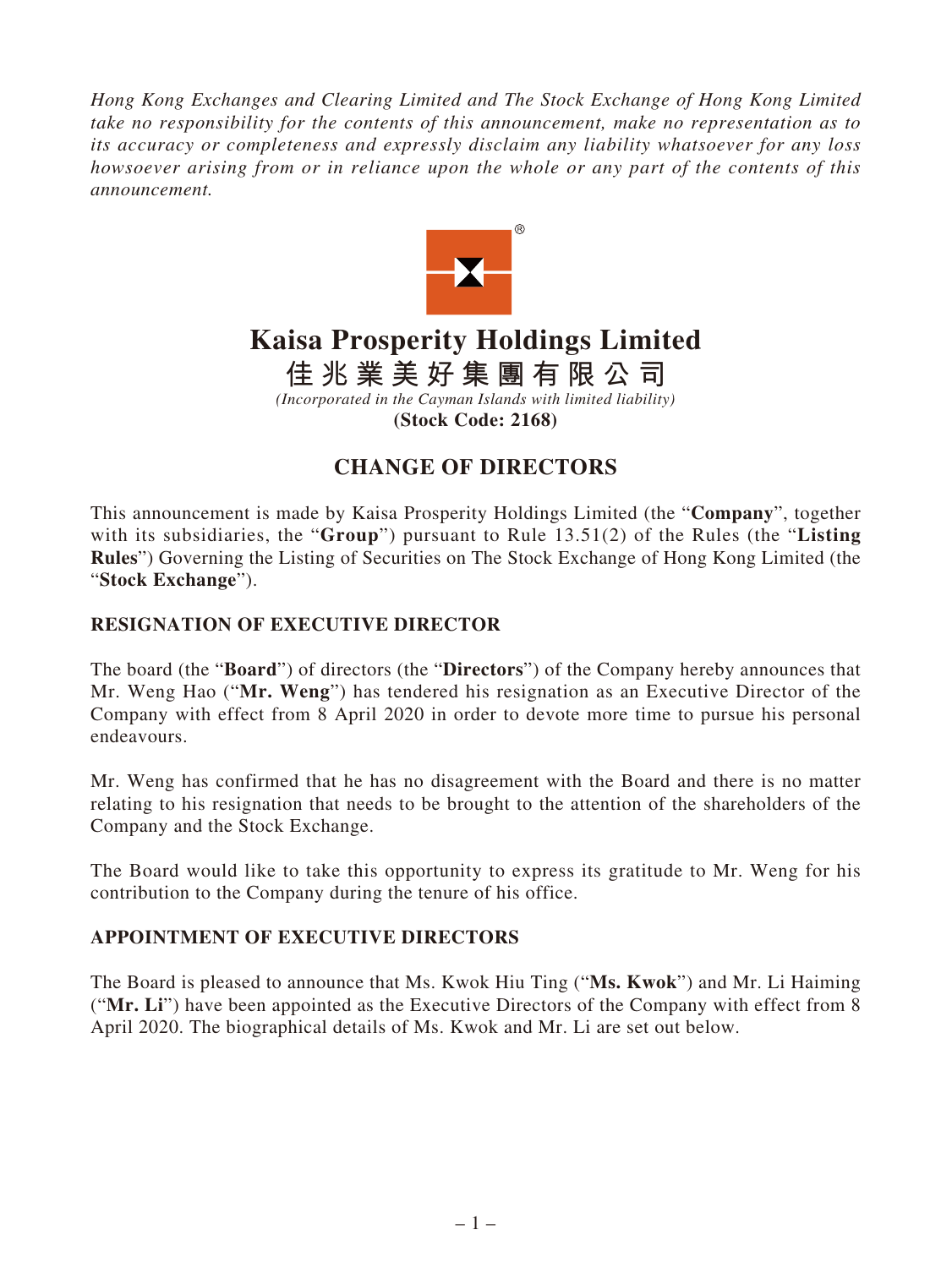#### **Ms. Kwok**

Ms. Kwok Hiu Ting (郭曉亭), aged 26, is currently a deputy manager in the Investment Banking Department of Kaisa Group Holdings Ltd. (together with its subsidiaries, "**Kaisa Group**"), a company listed on the Stock Exchange (stock code: 1638), since January 2020 and prior to which Ms. Kwok was a deputy manager in the Investment Department of Kaisa Group during the period from August 2018 till January 2020. During her tenure of which, Ms. Kwok was responsible for the strategic merger and acquisition, public offerings and development of non-real estate business of Kaisa Group. Ms. Kwok is also currently an Assistant to Chairman and General Manager of the Curriculum Development Department of Kaisa Noying Education (Shenzhen) Co., Ltd, a wholly – owned subsidiary of Kaisa Group, since December 2019 and March 2020, respectively. Since January 2020, Ms. Kwok also acted as the deputy manager of the Investment Banking Department of Kaisa Financial Group Holdings Ltd, a wholly – owned subsidiary of Kaisa Group, and prior to which, was the assistant manager during the period from December 2019 to January 2020.

Ms. Kwok graduated from the Durham University in the United Kingdom with a Bachelor's degree in Business and Management in June 2016 and obtained a Master in sustainability management degree from the Columbia University, United States in December 2017.

Ms. Kwok has entered into a service contract with the Company for a term of three years from 8 April 2020 to 7 April 2023 (both dates inclusive). Ms. Kwok will receive salary and director's fee from the Company in the amount of HK\$100,000 before tax per annum. Pursuant to the service contract, Ms. Kwok will hold office until the next following annual general meeting of the Company and shall then be eligible for re-election at the meeting, and shall be subject to retirement by rotation and re-election in accordance with the memorandum of association and bye-laws of the Company.

As at the date of this announcement, Ms. Kwok does not have any interest in or is deemed to be interested in any shares or underlying shares of the Company or its associated corporations within the meaning of Part XV of the Securities and Futures Ordinance.

Ms. Kwok is the daughter of Mr. Kwok Ying Shing, the Chairman and an Executive Director of Kaisa Group, which is the controlling shareholder of the Company. Save as disclosed above, as of the date of this announcement, Ms. Kwok (i) has not held any other directorship in other public companies the securities of which are listed on any securities market in Hong Kong or overseas in the last three years preceding the date of this announcement or any other major appointments and professional qualifications; (ii) does not hold any other positions in the Company and other members of the Group; and (iii) does not have any other relationship with any other Directors, senior management, substantial shareholders or controlling shareholders (within the meaning of the Listing Rules).

Save as disclosed in this announcement, Ms. Kwok confirmed that there is no other information which requires to be disclosed pursuant to Rule 13.51(2) of the Listing Rules nor is there any other matter regarding his appointment that need to be brought to the attention of the shareholders of the Company and/or the Stock Exchange.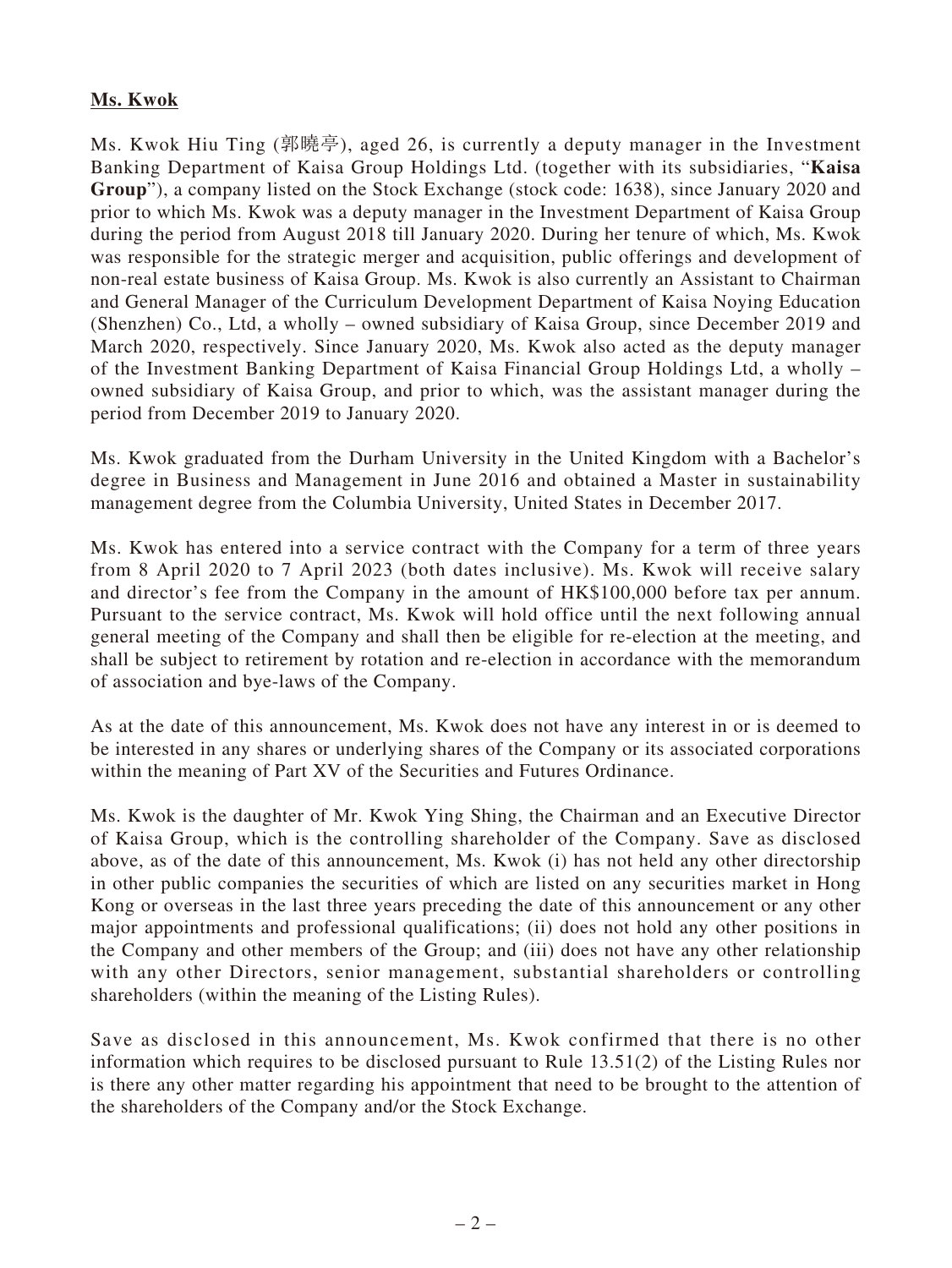## **Mr. Li**

Mr. Li Haiming (李海鳴), aged 45, has been the Executive President of Kaisa Group since January 2019. He is in charge of Investment and Operations Management of the real estate sector of Kaisa Group. Since March 2020, he also serves as senior management of various subsidiaries of Kaisa Group, including as the Chief Executive Officer of Urban Renewal Services Ltd\* (城市更新服務有限公司), the chairman of each of APEX Parks and Entertainment Services Ltd. (鼎盛樂園娛樂集團服務有限公司) and International Park Group\* (國際樂園集團); the Chairman and President of Kaisa Services Co., Ltd\* (佳兆業 服務有限公司), and Kaisa Group (International) Co., Ltd\* (佳兆業集團(國 際)有限公 司), the General Manager of Kendu Project Development Co., Ltd\* (肯渡專案開發公司). Mr. Li joined Kaisa Group in July 2002, and has served in various positions in Kaisa Group, including as the Executive Vice-President of Kaisa Group from July 2017 to January 2019, regional senior management of the Shenzhen sector from May 2015 to July 2017, regional senior management of the Changsha sector from July 2007 to April 2015.

Mr. Li graduated from the Party School of the Guangdong Provincial Committee of the CPC (廣東省委黨校) with a Bachelor's degree in Business Management in July 2000. He also specialised in Architecture and graduated from Chongqing Jianzhu College (重慶建築工程學 院) in July 1994.

Mr. Li has entered into a service contract with the Company for a term of three years from 8 April 2020 to 7 April 2023 (both dates inclusive). Mr. Li will receive salary and director's fee from the Company in the amount of HK\$100,000 before tax per annum. Pursuant to the service contract, Mr. Li will hold office until the next following annual general meeting of the Company and shall then be eligible for re-election at the meeting, and shall be subject to retirement by rotation and re-election in accordance with the memorandum of association and bye-laws of the Company.

As at the date of this announcement, Mr. Li does not have any interest in or is deemed to be interested in any shares or underlying shares of the Company or its associated corporations within the meaning of Part XV of the Securities and Futures Ordinance.

Mr. Li has been appointed as an Executive Director of Kaisa Group Holdings Ltd. since 6 April 2020. Except as disclosed above, as of the date of this announcement, Mr. Li (i) has not held any other directorship in other public companies the securities of which are listed on any securities market in Hong Kong or overseas in the last three years preceding the date of this announcement or any other major appointments and professional qualifications; (ii) does not hold any other positions in the Company and other members of the Group; and (iii) does not have any other relationship with any other Directors, senior management, substantial shareholders or controlling shareholders (within the meaning of the Listing Rules).

Save as disclosed in this announcement, Mr. Li confirmed that there is no other information which requires to be disclosed pursuant to Rule  $13.51(2)$  of the Listing Rules nor is there any other matter regarding his appointment that need to be brought to the attention of the shareholders of the Company and/or the Stock Exchange.